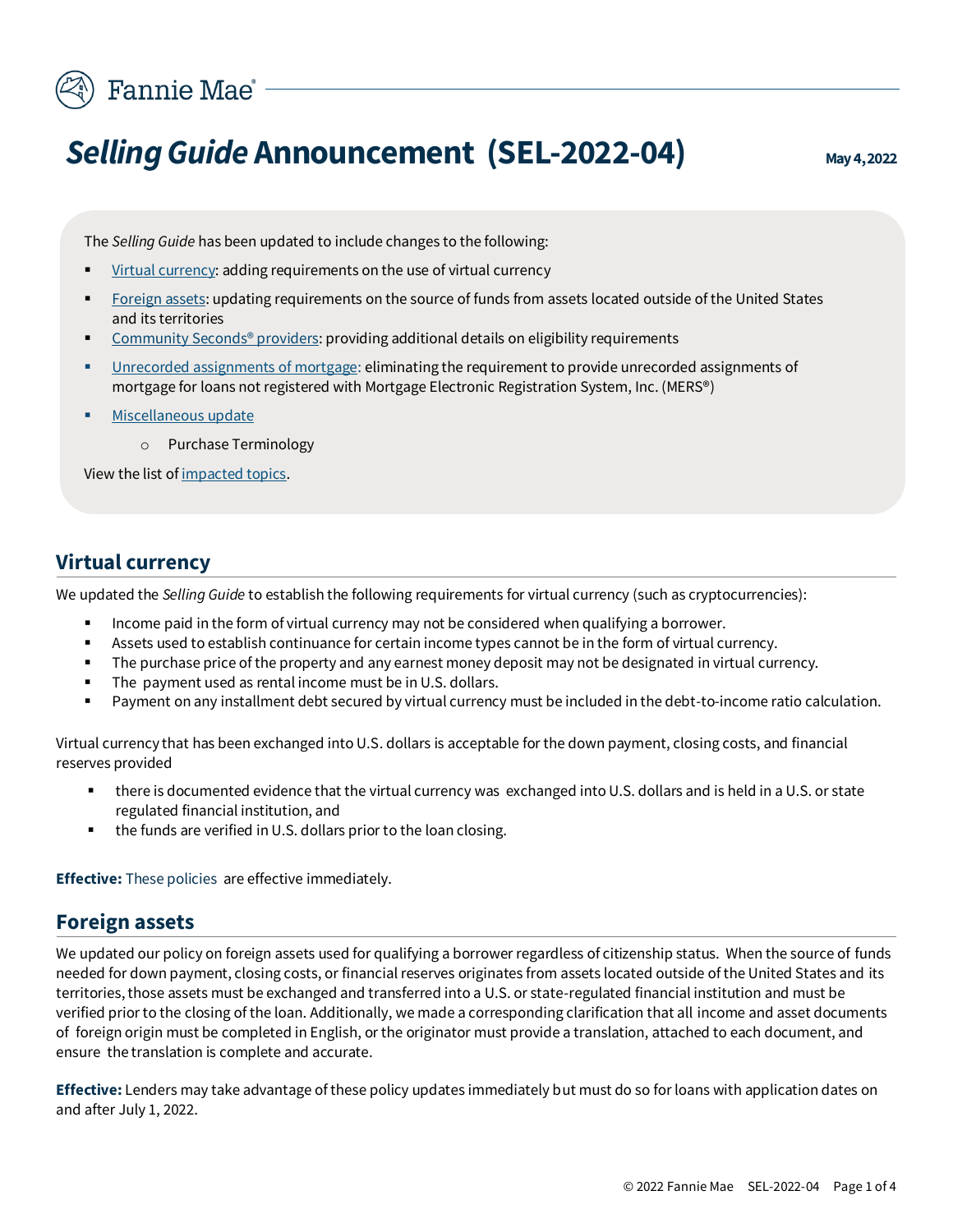

## **Community Seconds providers**

<span id="page-1-0"></span>To provide clarity, we updated the Guide to include an exhaustive list of all types of eligible Community Seconds providers and further defined applicable requirements. A Community Seconds loan may only be funded by one of the entities described in our Guide, provided they are not the property seller or other interested party in the transaction. See the *Selling Guide* for a complete list of eligible providers.

**Effective:** Lenders may take advantage of these clarifications immediately, but must ensure compliance with the updates by July 1, 2022.

### <span id="page-1-1"></span>**Unrecorded assignments of mortgage**

We updated the *Selling Guide* to incorporate the policies introduced in Lender Letter LL-2021-15. We are aligning the *Selling* and *Servicing Guides* by eliminating the requirement to provide unrecorded assignments of mortgage to Fannie Mae for loans not registered with MERS. We also added all requirements related to delivery of five original *Irrevocable Limited Power of Attorney* [\(Form 520\)](https://singlefamily.fanniemae.com/media/document/pdf/form-520).

**Effective:** Sellers may immediately cease preparing unrecorded assignments for loans not registered in MERS and delivering the unrecorded assignments to the document custodian.

As communicated in LL-2015-15, all sellers/servicers must have completed and delivered five (5) original [Form 520](https://singlefamily.fanniemae.com/media/29291/display) to us by March 1, 2022. Failure to submit the forms may result in the suspension or termination of the rights to sell or service mortgage loans, or other consequences, until the completed forms are submitted.

#### <span id="page-1-2"></span>**Miscellaneous Update**

**Purchase terminology**: In an effort to be consistent with our policies and related business applications, we are aligning the definitions of "purchased" and "funded" for whole loans across Pricing & Execution Whole Loan® (PE-Whole Loan®), Loan Delivery, and our *Selling Guide*. This will result in terminology changes to the Loan Delivery and PE-Whole Loan user interfaces beginning May 23, 2022. Minor edits were made to the *Selling Guide* to also reflect these changes.

> Lenders may contact their Fannie Mae Account Team if they have questions about this Announcement. Have guide questions? Get answers to all your policy questions, straight from the source[. Ask Poli.](https://askpoli.fanniemae.com/?guideType=Seller&_ga=2.213443604.1603156932.1588165002-936014707.1588165002)

Let your voice be heard! We want your feedback on our policy communications to help us improve the clarity of new and updated policy and understand any implications to borrowers. Click below to take a short survey regarding this Announcement.

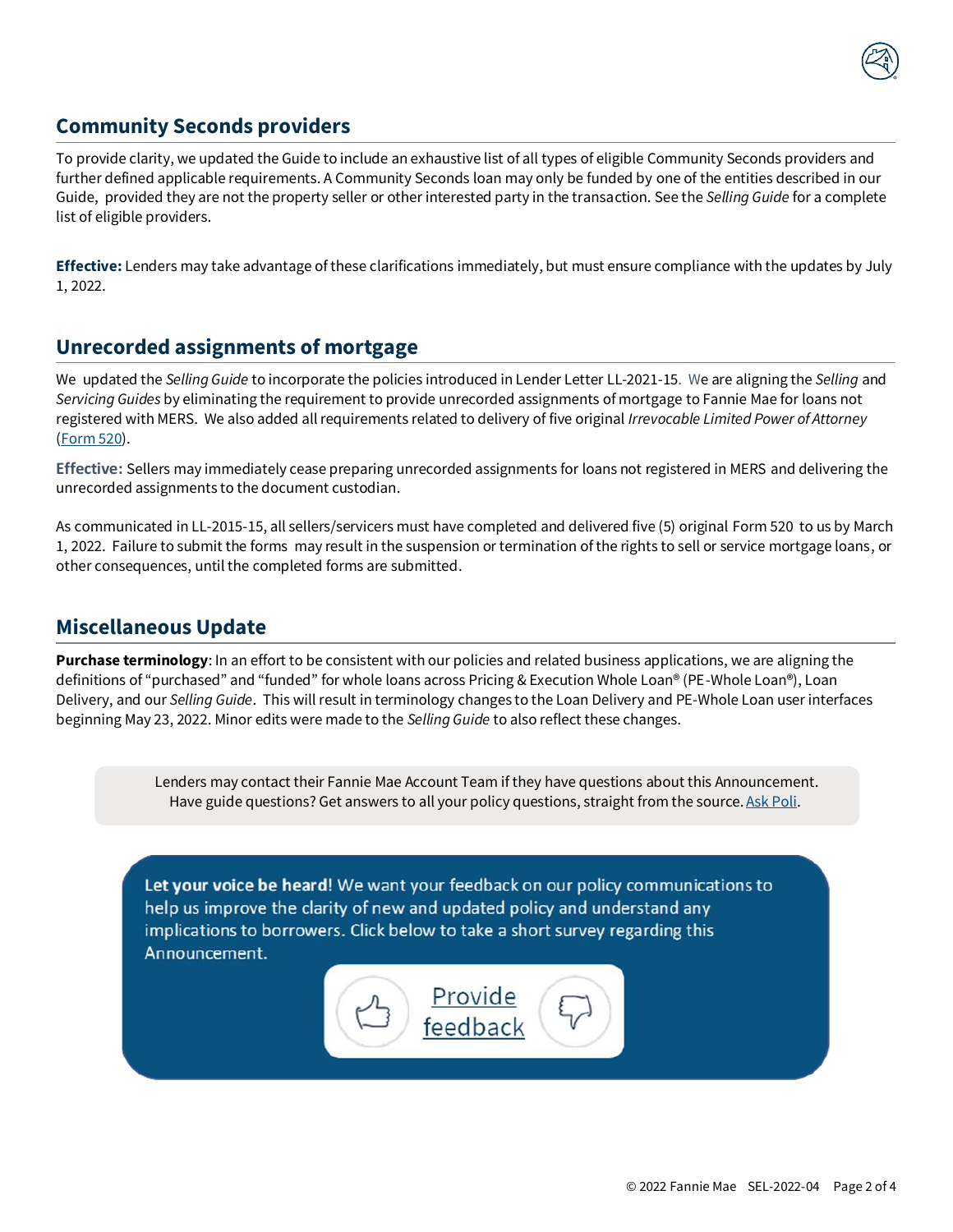## <span id="page-2-0"></span>**Impacted Topics**

| <b>Section of the Announcement</b> | Updated Selling Guide Topics (Dated May 04, 2022)                                                |
|------------------------------------|--------------------------------------------------------------------------------------------------|
| <b>Virtual currency</b>            | B3-3.1-01, General Income Information<br>٠                                                       |
|                                    | B3-3.1-08, Rental Income<br>٠                                                                    |
|                                    | B3-3.1-09, Other Sources of Income                                                               |
|                                    | B3-4.1-04, Virtual Currency<br>٠                                                                 |
|                                    | B3-4.2-02, Depository Accounts                                                                   |
|                                    | B3-4.3-09, Earnest Money Deposit<br>٠                                                            |
|                                    | B3-6-01, General Information on Liabilities<br>٠                                                 |
|                                    | B3-6-02, Debt-to-Income Ratios<br>٠                                                              |
|                                    | B3-6-05, Monthly Debt Obligations<br>٠                                                           |
|                                    | E-3-16, Acronyms and Glossary of Defined Terms: P<br>٠                                           |
| <b>Foreign assets</b>              | B3-2-02, DU Validation Service<br>٠                                                              |
|                                    | B3-3.1-09, Other Sources of Income<br>٠                                                          |
|                                    | B3-4.2-01, Verification of Deposits and Assets<br>٠                                              |
|                                    | B3-4.2-05, Foreign Assets (formerly Verification of Assets for Non-US Citizen<br>٠<br>Borrowers) |
| <b>Community seconds providers</b> | B5-5.1-02, Community Seconds Loan Eligibility<br>٠                                               |
| <b>Unrecorded assignments of</b>   | A2-4.1-01, Establishing Loan Files<br>٠                                                          |
| mortgage                           | A2-4.1-03, Electronic Records, Signatures, and Transactions                                      |
|                                    | A3-3-02, Concurrent Servicing Transfers<br>٠                                                     |
|                                    | A3-3-04, Document Custodians<br>٠                                                                |
|                                    | A3-3-05, Custody of Mortgage Documents<br>٠                                                      |
|                                    | A4-1-04, Submission of Irrevocable Limited Power of Attorney - New topic                         |
|                                    | B8-6-01, General Information - Deleted topic                                                     |
|                                    | B8-6-02, Mortgage Assignment to Fannie Mae - Deleted topic<br>٠                                  |
|                                    | B8-6-03, Authorized Use of Intervening and Blanket Assignments (New number<br>B8-6-01            |
|                                    | B8-7-01, Mortgage Electronic Registration Systems (MERS), Inc.<br>٠                              |
|                                    | E-2-01, Required Custodial Documents<br>٠                                                        |
|                                    | E3, Glossary of Fannie Mae Terms: C<br>٠                                                         |
| <b>Purchase Terminology</b>        | C1-1-01, Execution Options                                                                       |
|                                    | C2-1.1-02, General Information about Mandatory Commitment Pricing and<br>٠<br><b>Fees</b>        |